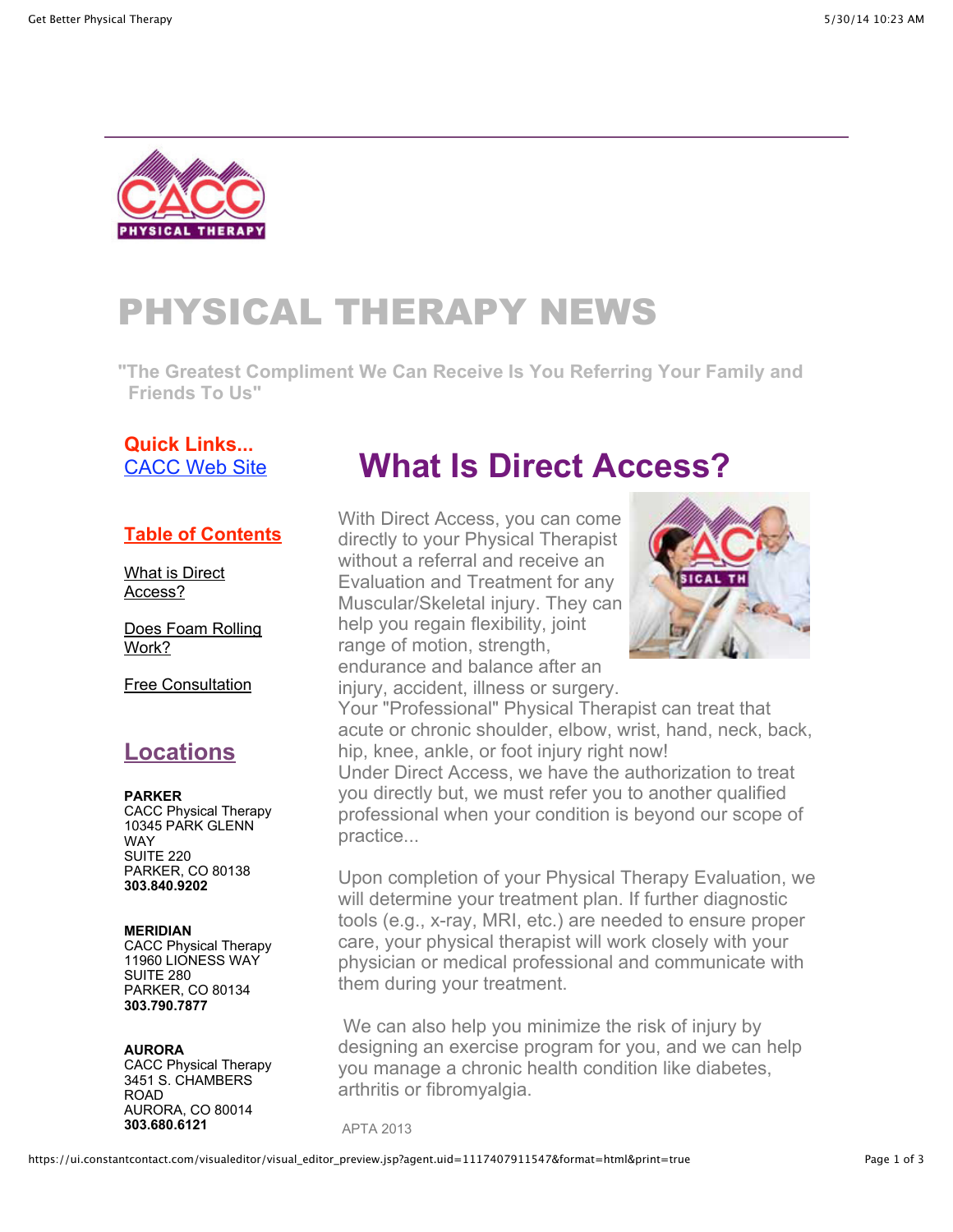#### **DENVER** CACC Physical Therapy 8101 E. LOWRY BLVD. SUITE 220 DENVER, CO 80230 **303.341.0369**

## **Does Foam Rolling Work?**

"Foam rolling is great and has many benefits," said Duane C. Button, an assistant professor of exercise science at Memorial University of Newfoundland in Canada. This tool is very effective at improving range of motion during an exercise warm-up, Dr. Button said. In experiments volunteers who



rolled back and forth with one of the devices under their leg muscles from five seconds to one minute showed a significant increase in those muscles' range of motion immediately afterward.1

More surprising, unlike stretching, which blunts muscles' ability to generate force, foam rolling did not affect volunteers' subsequent ability to jump or exert themselves otherwise.

Undulating over foam can be beneficial after exercise also, Dr. Button said. Additional experiments at his lab found that even after a "devastating workout" consisting of multiple sets of squats, volunteers who used a foam roller on their leg muscles were far less sore and better able to leap and perform other physical tasks 72 hours later than volunteers who didn't use the device.

But foam rollers are not for weenies. "You're pressing as much as half of your body weight" onto muscles while rolling, Dr. Button said, which can be uncomfortable.

If the discomfort is too much, "consider a different density foam roll; your CACC Physical Therapist can recommend the perfect one," says Mark Navilliat, PT. In the clinic you can hear happy "ahhh's" as people roll, it's the sound of getting better.

Pick your foam roll today from any of our 4 convenient clinics.

1. http://www.ncbi.nlm.nih.gov/pubmed/22580977

**Colorado is now a direct access state. This means you can visit your family physical therapist anytime without a referral.**